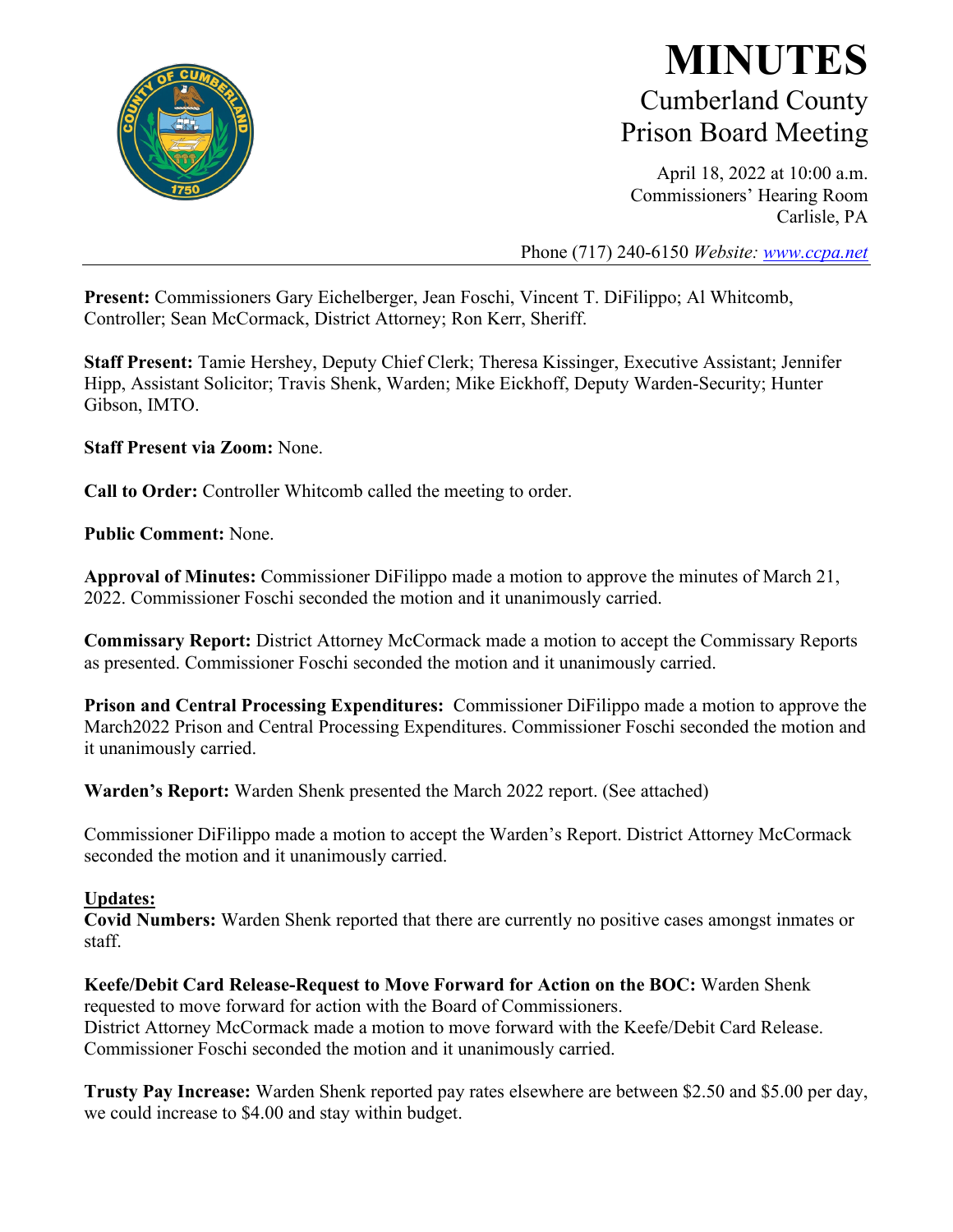### **Executive Session to Discuss Security and Personnel Issues:**

Commissioner Foschi made a motion to go into executive session. Commissioner DiFilippo seconded the motion and it unanimously carried.

The meeting reconvened at 10:14 a.m.

### **Board Action on Personnel and Security Issues:**

District Attorney McCormack made a motion to hire eight new individuals, Nashari Ballon, Shawn Seigler, Kimberly Brunner, Jermaine Howell, Greg Pritchard, Kasandra Betancourt, Raelyn Predix, and Drew Coleman. Commissioner Eichelberger seconded the motion and it unanimously carried.

Commissioner Foschi made a motion to approve Keegan Frawley to be the new work release manager. Commissioner DiFilippo seconded the motion and it unanimously carried.

**Adjourn:** There being no further business to come before the Board, the meeting adjourned at 10:25 a.m.

The next Prison Board Meeting is scheduled for Monday, May 16, 2022 at 10:00 a.m. in the Commissioners' Hearing Room.

Respectfully submitted,

Theresa Kissinger Executive Assistant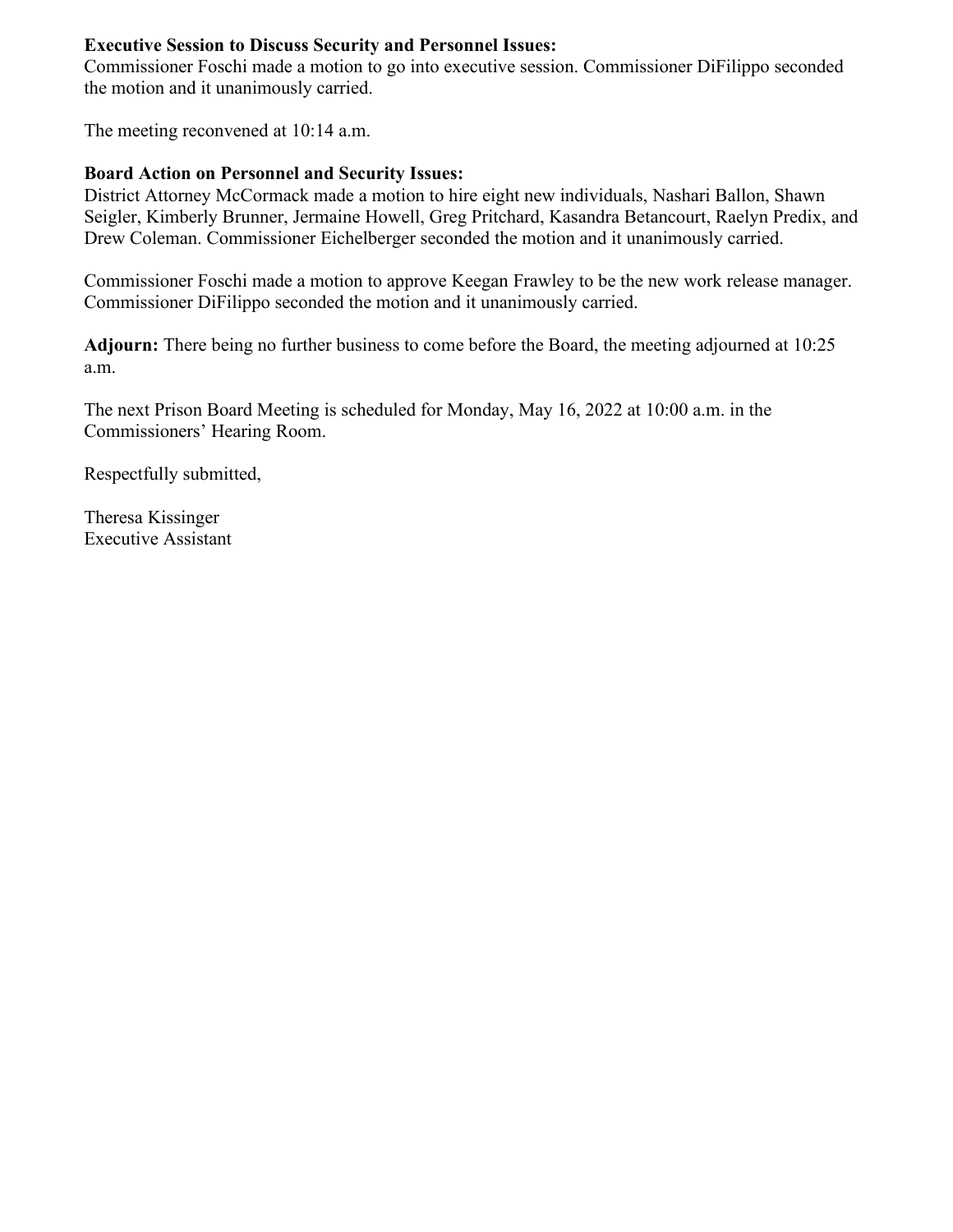

# **Cumberland County Prison** Office of the Warden Travis K. Shenk

**Prison Board March** 

April 18, 2022

The warden's report begins on Pages 22 and 23 w/the prison population. The average daily population for March was 354 w/344 in house. The inmate count this morning is 348 with 336 in house. We are holding 285 males and 51 females.

The inmate housing specifics statistics are on page 23. If anyone has any questions regarding those.

Act 81 rate capacities-NO CHANGE.

The W/R report is on page 24. There were 16 inmates enrolled in the W/R program during March. I/M's paid \$1,172.03 towards fines, cost, and restitution. The prison collected \$17,609.78 for room and board. The W/R inmate transportation subsidy was 0. There were 5 inmates removed from the W/R program for disciplinary reasons.

The inmate trusty report is on page 25. During March there were 18 I/M's enrolled in the I/M worker program and 0 I/M's were enrolled in the out mate trusty program. Trusty's paid \$222.50 towards fines, court cost and restitution during March. There was 1 I/M work crew project (C.C. Recycling)

The earned time report is on page 26. 10 inmates were placed on earned time during March. There were 2 inmates removed from the earned time program. There were 9 inmates released on earned time during March. There were 297 bed days saved during March as a result of the earned time program.

The treatment plans report is on page 27. There were 99 inmates screened and placed on a treatment plan during March.

The education report is on Page 29. 0 Inmates earned their GED's, in March.

The risk assessment report is on page 30. 54 pretrial detainees had risk assessments completed during March.

1101 Claremont Road, Carlisle, Pennsylvania 17015 • Phone: 717.245.8787 • Fax: 717.240.6593